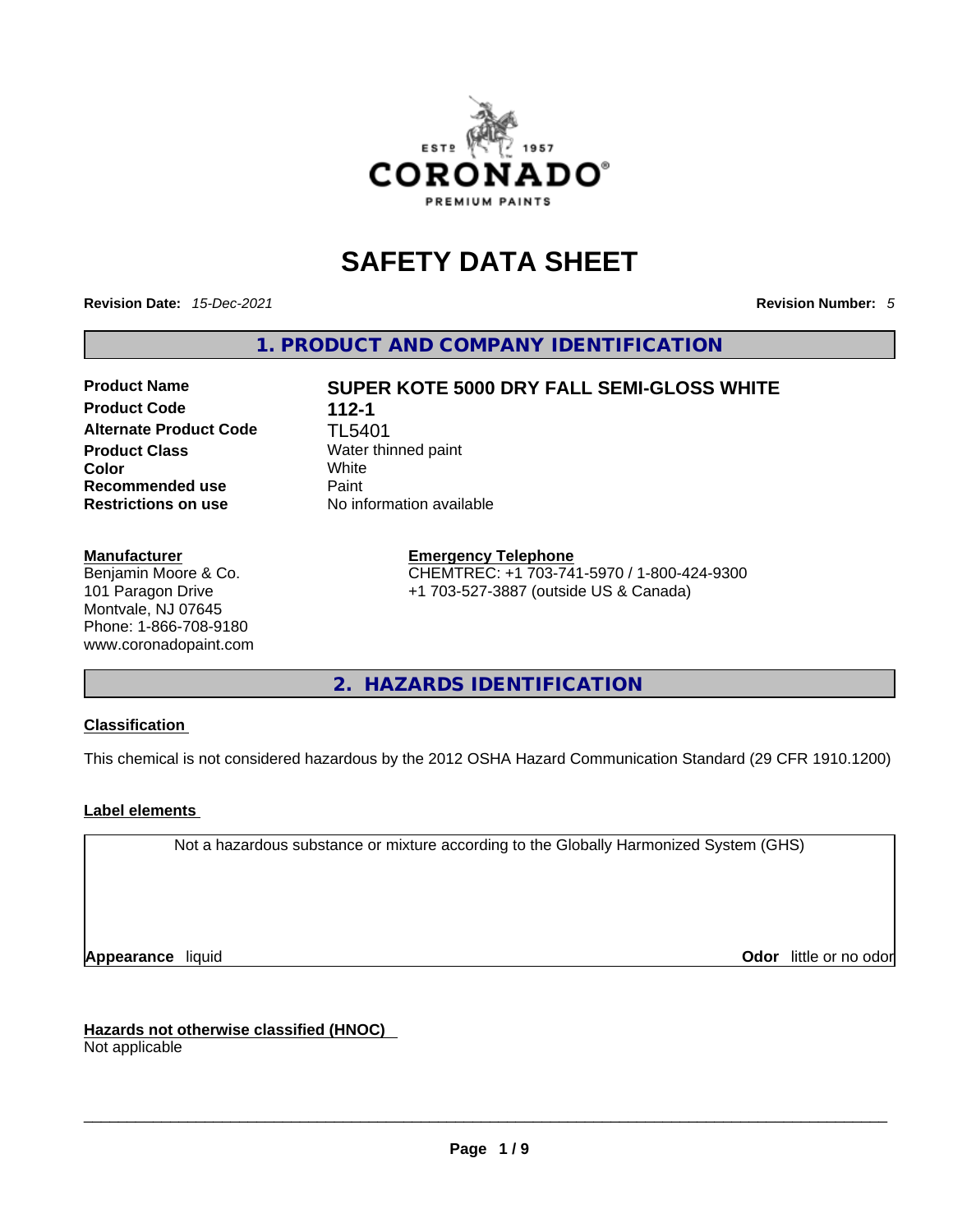## **Other information**

No information available

 **WARNING:** This product contains isothiazolinone compounds at levels of <0.1%. These substances are biocides commonly found in most paints and a variety of personal care products as a preservative. Certain individuals may be sensitive or allergic to these substances, even at low levels.

## **3. COMPOSITION INFORMATION ON COMPONENTS**

| <b>Chemical name</b>                                                         | CAS No.    | Weight-%  |
|------------------------------------------------------------------------------|------------|-----------|
| Titanium dioxide                                                             | 13463-67-7 | $10 - 15$ |
| Kaolin                                                                       | 1332-58-7  | 1 - 5     |
| Limestone                                                                    | 1317-65-3  | 1 - 5     |
| Propanoic acid, 2-methyl-, monoester with<br>2,2,4-trimethyl-1,3-pentanediol | 25265-77-4 | $1 - 5$   |

|                                                  | 4. FIRST AID MEASURES                                                                                    |
|--------------------------------------------------|----------------------------------------------------------------------------------------------------------|
| <b>General Advice</b>                            | No hazards which require special first aid measures.                                                     |
| <b>Eye Contact</b>                               | Rinse thoroughly with plenty of water for at least 15 minutes and consult a<br>physician.                |
| <b>Skin Contact</b>                              | Wash off immediately with soap and plenty of water while removing all<br>contaminated clothes and shoes. |
| <b>Inhalation</b>                                | Move to fresh air. If symptoms persist, call a physician.                                                |
| Ingestion                                        | Clean mouth with water and afterwards drink plenty of water. Consult a physician<br>if necessary.        |
| <b>Most Important</b><br><b>Symptoms/Effects</b> | None known.                                                                                              |
| <b>Notes To Physician</b>                        | Treat symptomatically.                                                                                   |
|                                                  | 5. FIRE-FIGHTING MEASURES                                                                                |

| <b>Suitable Extinguishing Media</b>                   | Use extinguishing measures that are appropriate to local<br>circumstances and the surrounding environment.                                   |
|-------------------------------------------------------|----------------------------------------------------------------------------------------------------------------------------------------------|
| Protective equipment and precautions for firefighters | As in any fire, wear self-contained breathing apparatus<br>pressure-demand, MSHA/NIOSH (approved or equivalent)<br>and full protective gear. |
| <b>Specific Hazards Arising From The Chemical</b>     | Closed containers may rupture if exposed to fire or<br>extreme heat.                                                                         |
| Sensitivity to mechanical impact                      | No.                                                                                                                                          |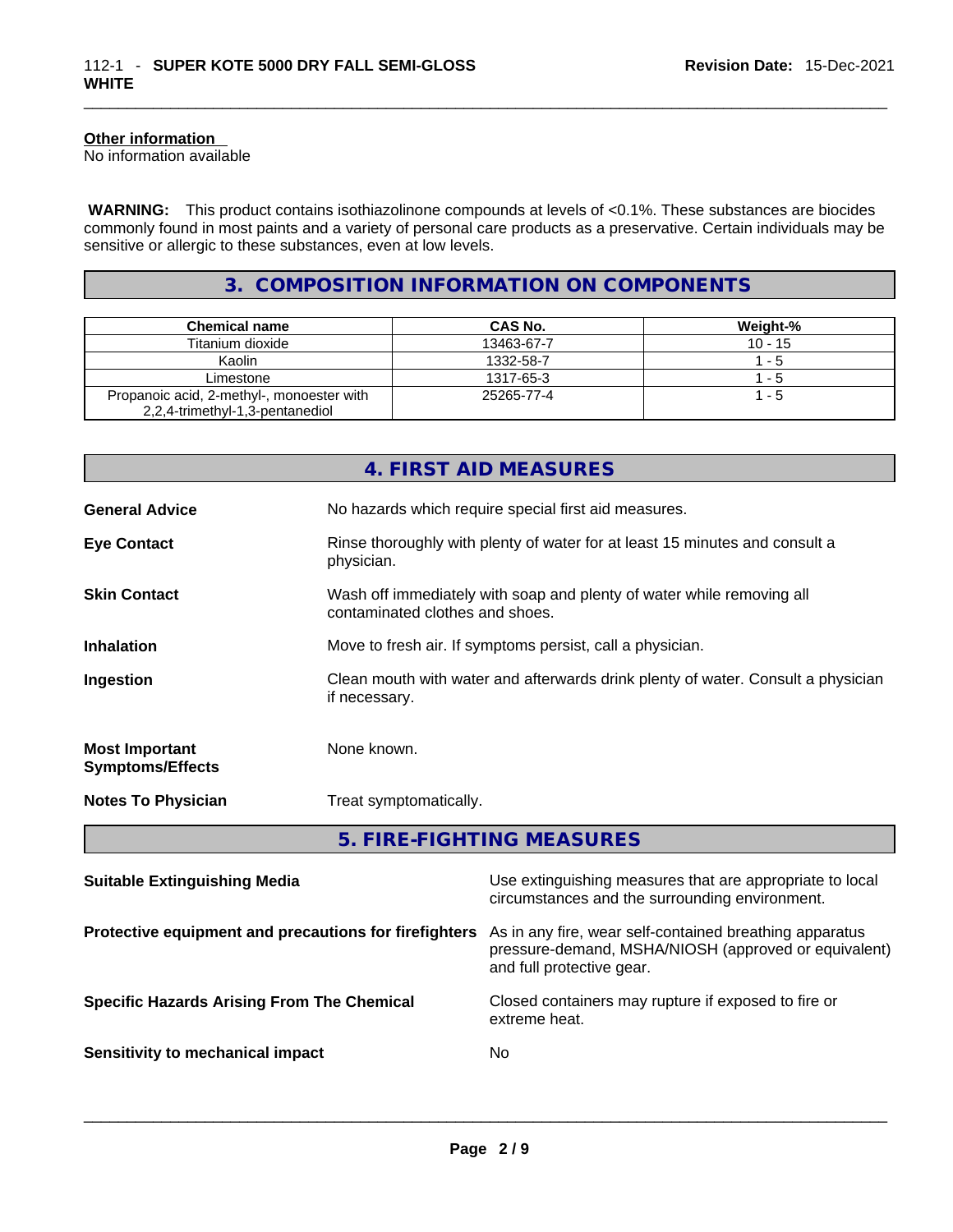| Sensitivity to static discharge                                                  |                        | No.                                                |                                |
|----------------------------------------------------------------------------------|------------------------|----------------------------------------------------|--------------------------------|
| <b>Flash Point Data</b><br>Flash point (°F)<br>Flash Point (°C)<br><b>Method</b> |                        | Not applicable<br>Not applicable<br>Not applicable |                                |
| <b>Flammability Limits In Air</b>                                                |                        |                                                    |                                |
| Lower flammability limit:<br><b>Upper flammability limit:</b>                    |                        | Not applicable<br>Not applicable                   |                                |
| <b>NFPA</b><br>Health: 1                                                         | <b>Flammability: 0</b> | <b>Instability: 0</b>                              | <b>Special:</b> Not Applicable |

#### **NFPA Legend**

- 0 Not Hazardous
- 1 Slightly
- 2 Moderate
- 3 High
- 4 Severe

*The ratings assigned are only suggested ratings, the contractor/employer has ultimate responsibilities for NFPA ratings where this system is used.* 

*Additional information regarding the NFPA rating system is available from the National Fire Protection Agency (NFPA) at www.nfpa.org.* 

# **6. ACCIDENTAL RELEASE MEASURES**

| <b>Personal Precautions</b>                                                                                                            | Avoid contact with skin, eyes and clothing. Ensure adequate ventilation.                                                                                                         |  |  |
|----------------------------------------------------------------------------------------------------------------------------------------|----------------------------------------------------------------------------------------------------------------------------------------------------------------------------------|--|--|
| <b>Other Information</b>                                                                                                               | Prevent further leakage or spillage if safe to do so.                                                                                                                            |  |  |
| <b>Environmental precautions</b>                                                                                                       | See Section 12 for additional Ecological Information.                                                                                                                            |  |  |
| Soak up with inert absorbent material. Sweep up and shovel into suitable<br><b>Methods for Cleaning Up</b><br>containers for disposal. |                                                                                                                                                                                  |  |  |
|                                                                                                                                        | 7. HANDLING AND STORAGE                                                                                                                                                          |  |  |
| <b>Handling</b>                                                                                                                        | Avoid contact with skin, eyes and clothing. Avoid breathing vapors, spray mists or<br>sanding dust. In case of insufficient ventilation, wear suitable respiratory<br>equipment. |  |  |
| <b>Storage</b>                                                                                                                         | Keep container tightly closed. Keep out of the reach of children.                                                                                                                |  |  |
|                                                                                                                                        | .                                                                                                                                                                                |  |  |

**Incompatible Materials** No information available

## **8. EXPOSURE CONTROLS/PERSONAL PROTECTION**

#### **Exposure Limits**

| <b>Chemical</b><br>name  | <b>ACGIH TLV</b>                   | <b>DEI</b><br><b>OSHA</b><br>--            |
|--------------------------|------------------------------------|--------------------------------------------|
| $-1$<br>Fitanium dioxide | TWA.<br>ma/m∘<br>- 1 U             | T111<br>. ma/m <sup>3</sup><br>VV <i>F</i> |
| Kaolin                   | TWA.<br>particulate matter<br>ma/m | <b>TWA</b><br>. ma/m <sup>3</sup><br>՝     |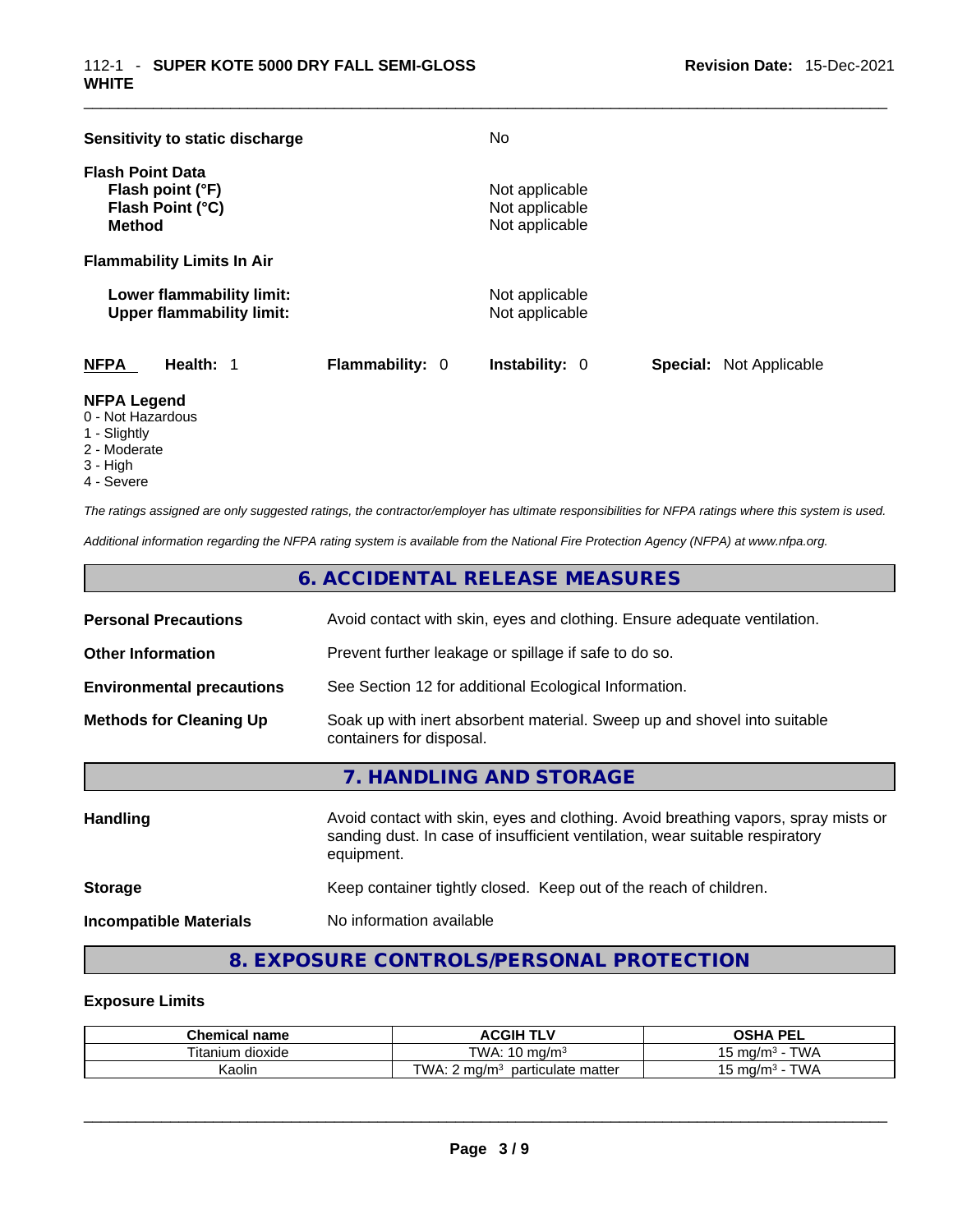|           | containing no asbestos and <1%<br>crystalline silica, respirable particulate<br>matter | 5 mg/m <sup>3</sup> - TWA                     |
|-----------|----------------------------------------------------------------------------------------|-----------------------------------------------|
| ∟imestone | N/E                                                                                    | 15 mg/m $3$ - TWA<br>$5 \text{ ma/m}^3$ - TWA |

#### **Legend**

ACGIH - American Conference of Governmental Industrial Hygienists Exposure Limits OSHA - Occupational Safety & Health Administration Exposure Limits N/E - Not Established

|  | <b>Engineering Measures</b> |
|--|-----------------------------|
|  |                             |

Ensure adequate ventilation, especially in confined areas.

# **Personal Protective Equipment**

| <b>Eye/Face Protection</b>    | Safety glasses with side-shields.                                                                                                   |
|-------------------------------|-------------------------------------------------------------------------------------------------------------------------------------|
| <b>Skin Protection</b>        | Protective gloves and impervious clothing.                                                                                          |
| <b>Respiratory Protection</b> | In case of insufficient ventilation wear suitable respiratory equipment.                                                            |
| <b>Hygiene Measures</b>       | Avoid contact with skin, eyes and clothing. Remove and wash contaminated<br>clothing before re-use. Wash thoroughly after handling. |

## **9. PHYSICAL AND CHEMICAL PROPERTIES**

| Appearance                           | liquid                   |
|--------------------------------------|--------------------------|
| Odor                                 | little or no odor        |
| <b>Odor Threshold</b>                | No information available |
| Density (Ibs/gal)                    | $10.3 - 10.4$            |
| <b>Specific Gravity</b>              | $1.23 - 1.25$            |
| pH                                   | No information available |
| <b>Viscosity (cps)</b>               | No information available |
| Solubility(ies)                      | No information available |
| <b>Water solubility</b>              | No information available |
| <b>Evaporation Rate</b>              | No information available |
| Vapor pressure                       | No information available |
| Vapor density                        | No information available |
| Wt. % Solids                         | $45 - 55$                |
| Vol. % Solids                        | $30 - 40$                |
| Wt. % Volatiles                      | $45 - 55$                |
| <b>Vol. % Volatiles</b>              | $60 - 70$                |
| <b>VOC Regulatory Limit (g/L)</b>    | < 150                    |
| <b>Boiling Point (°F)</b>            | 212                      |
| <b>Boiling Point (°C)</b>            | 100                      |
| Freezing point (°F)                  | 32                       |
| <b>Freezing Point (°C)</b>           | 0                        |
| Flash point (°F)                     | Not applicable           |
| Flash Point (°C)                     | Not applicable           |
| <b>Method</b>                        | Not applicable           |
| <b>Flammability (solid, gas)</b>     | Not applicable           |
| <b>Upper flammability limit:</b>     | Not applicable           |
| Lower flammability limit:            | Not applicable           |
| <b>Autoignition Temperature (°F)</b> | No information available |
| <b>Autoignition Temperature (°C)</b> | No information available |
| Decomposition Temperature (°F)       | No information available |
|                                      |                          |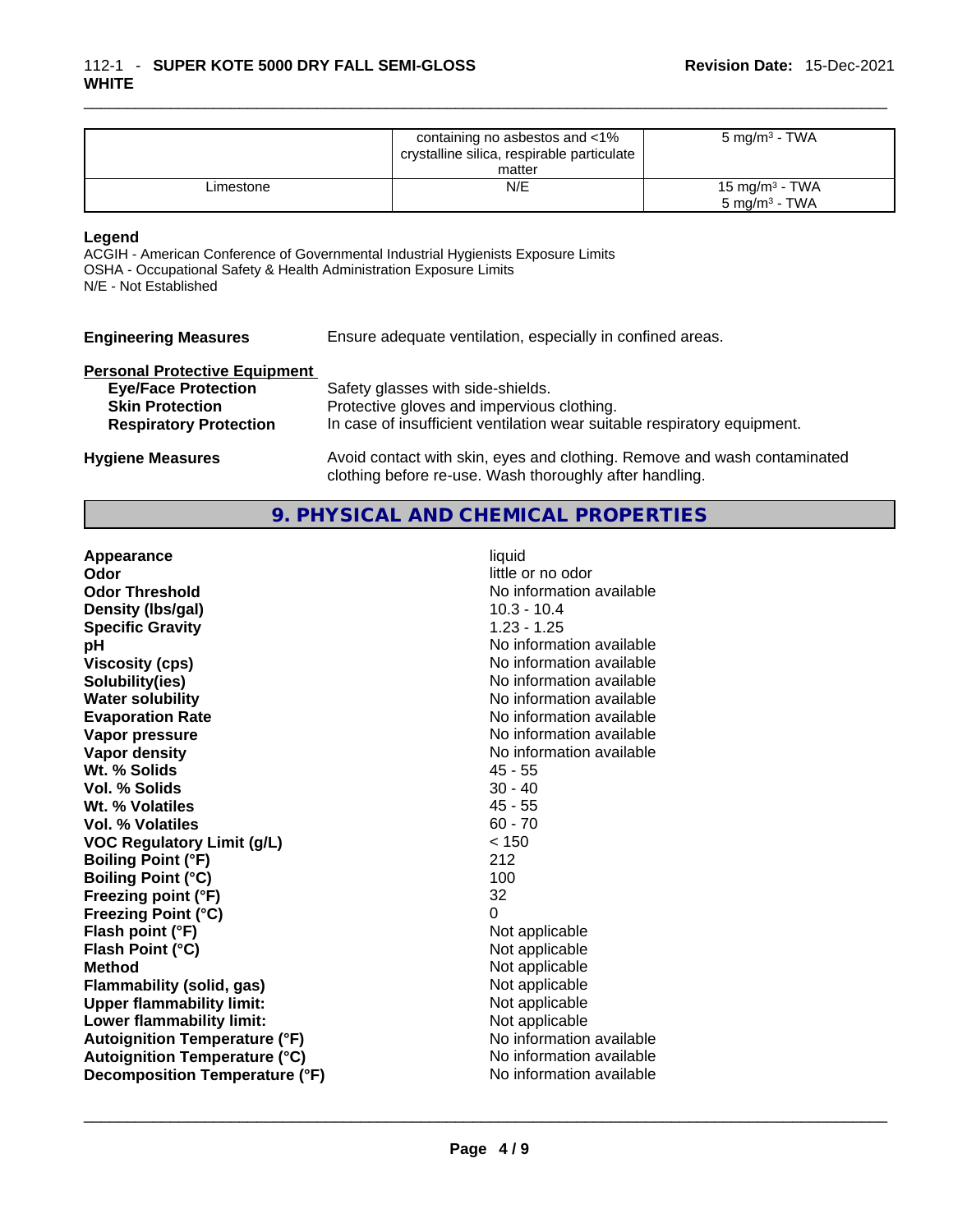**Decomposition Temperature (°C)** No information available **Partition coefficient** 

## **10. STABILITY AND REACTIVITY**

| <b>Reactivity</b>                       | Not Applicable                           |
|-----------------------------------------|------------------------------------------|
| <b>Chemical Stability</b>               | Stable under normal conditions.          |
| <b>Conditions to avoid</b>              | Prevent from freezing.                   |
| <b>Incompatible Materials</b>           | No materials to be especially mentioned. |
| <b>Hazardous Decomposition Products</b> | None under normal use.                   |
| Possibility of hazardous reactions      | None under normal conditions of use.     |

## **11. TOXICOLOGICAL INFORMATION**

#### **Product Information**

# **Information on likely routes of exposure Principal Routes of Exposure** Eye contact, skin contact and inhalation. **Acute Toxicity Product Information** No information available **<u>Symptoms related to the physical, chemical and toxicological characteristics</u> Symptoms** No information available **Delayed and immediate effects as well as chronic effects from short and long-term exposure Eye contact** May cause slight irritation. **Skin contact** Substance may cause slight skin irritation. Prolonged or repeated contact may dry skin and cause irritation. **Inhalation May cause irritation of respiratory tract. Ingestion Ingestion may cause gastrointestinal irritation**, nausea, vomiting and diarrhea.<br>**Sensitization Internation** available **Sensitization** No information available **Neurological Effects** No information available. **Mutagenic Effects** No information available. **Reproductive Effects** No information available. **Developmental Effects** No information available. **Target organ effects** No information available. **STOT** - **single exposure** No information available. **STOT** - **repeated exposure** No information available.

**Numerical measures of toxicity**

**Other adverse effects No information available.**<br> **Aspiration Hazard No information available** 

 $\_$  ,  $\_$  ,  $\_$  ,  $\_$  ,  $\_$  ,  $\_$  ,  $\_$  ,  $\_$  ,  $\_$  ,  $\_$  ,  $\_$  ,  $\_$  ,  $\_$  ,  $\_$  ,  $\_$  ,  $\_$  ,  $\_$  ,  $\_$  ,  $\_$  ,  $\_$  ,  $\_$  ,  $\_$  ,  $\_$  ,  $\_$  ,  $\_$  ,  $\_$  ,  $\_$  ,  $\_$  ,  $\_$  ,  $\_$  ,  $\_$  ,  $\_$  ,  $\_$  ,  $\_$  ,  $\_$  ,  $\_$  ,  $\_$  ,

**No information available**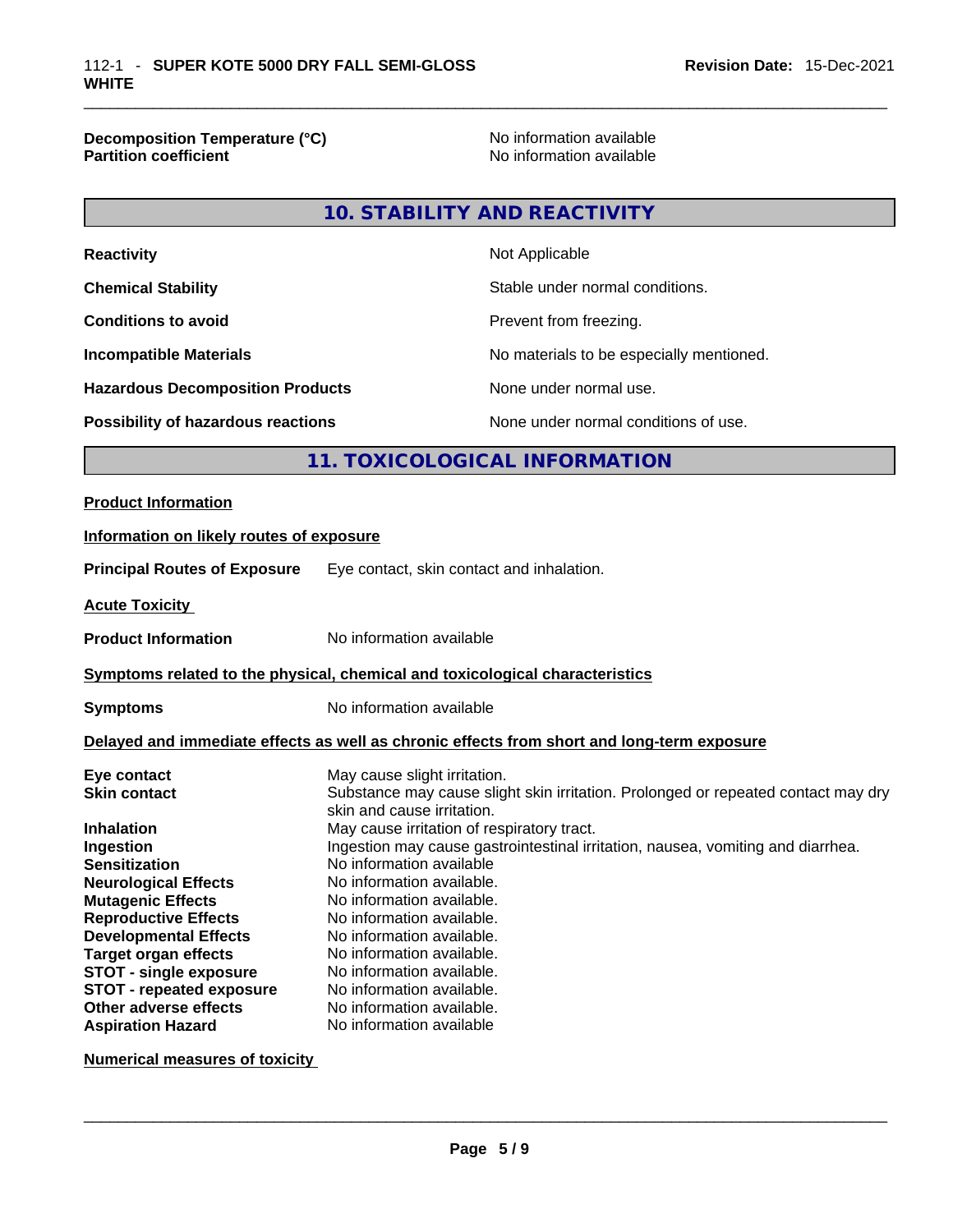#### **The following values are calculated based on chapter 3.1 of the GHS document**

| <b>ATEmix (oral)</b>   | 50506 mg/kg  |
|------------------------|--------------|
| <b>ATEmix (dermal)</b> | 747492 mg/kg |

#### **Component Information**

| Chemical name                                                                                 | Oral LD50             | Dermal LD50           | Inhalation LC50          |
|-----------------------------------------------------------------------------------------------|-----------------------|-----------------------|--------------------------|
| Titanium dioxide<br>13463-67-7                                                                | $> 10000$ mg/kg (Rat) |                       |                          |
| Kaolin<br>1332-58-7                                                                           | $>$ 5000 mg/kg (Rat)  | $>$ 5000 mg/kg (Rat)  | $\overline{\phantom{0}}$ |
| Propanoic acid, 2-methyl-,<br>monoester with<br>2,2,4-trimethyl-1,3-pentanediol<br>25265-77-4 | $=$ 3200 mg/kg (Rat)  | $> 15200$ mg/kg (Rat) | $\overline{\phantom{0}}$ |

## **Chronic Toxicity**

#### **Carcinogenicity**

*The information below indicates whether each agency has listed any ingredient as a carcinogen:.* 

| <b>Chemical name</b> | IARC                 | <b>NTP</b> | OSHA   |
|----------------------|----------------------|------------|--------|
|                      | 2B<br>Possible Human |            | Listed |
| Titanium<br>dioxide  | Carcinoɑen           |            |        |

• Although IARC has classified titanium dioxide as possibly carcinogenic to humans (2B), their summary concludes: "No significant exposure to titanium dioxide is thought to occur during the use of products in which titanium dioxide is bound to other materials, such as paint."

#### **Legend**

IARC - International Agency for Research on Cancer NTP - National Toxicity Program OSHA - Occupational Safety & Health Administration

**12. ECOLOGICAL INFORMATION** 

## **Ecotoxicity Effects**

The environmental impact of this product has not been fully investigated.

#### **Product Information**

#### **Acute Toxicity to Fish**

No information available

#### **Acute Toxicity to Aquatic Invertebrates**

No information available

#### **Acute Toxicity to Aquatic Plants**

No information available

#### **Persistence / Degradability**

No information available. \_\_\_\_\_\_\_\_\_\_\_\_\_\_\_\_\_\_\_\_\_\_\_\_\_\_\_\_\_\_\_\_\_\_\_\_\_\_\_\_\_\_\_\_\_\_\_\_\_\_\_\_\_\_\_\_\_\_\_\_\_\_\_\_\_\_\_\_\_\_\_\_\_\_\_\_\_\_\_\_\_\_\_\_\_\_\_\_\_\_\_\_\_

#### **Bioaccumulation**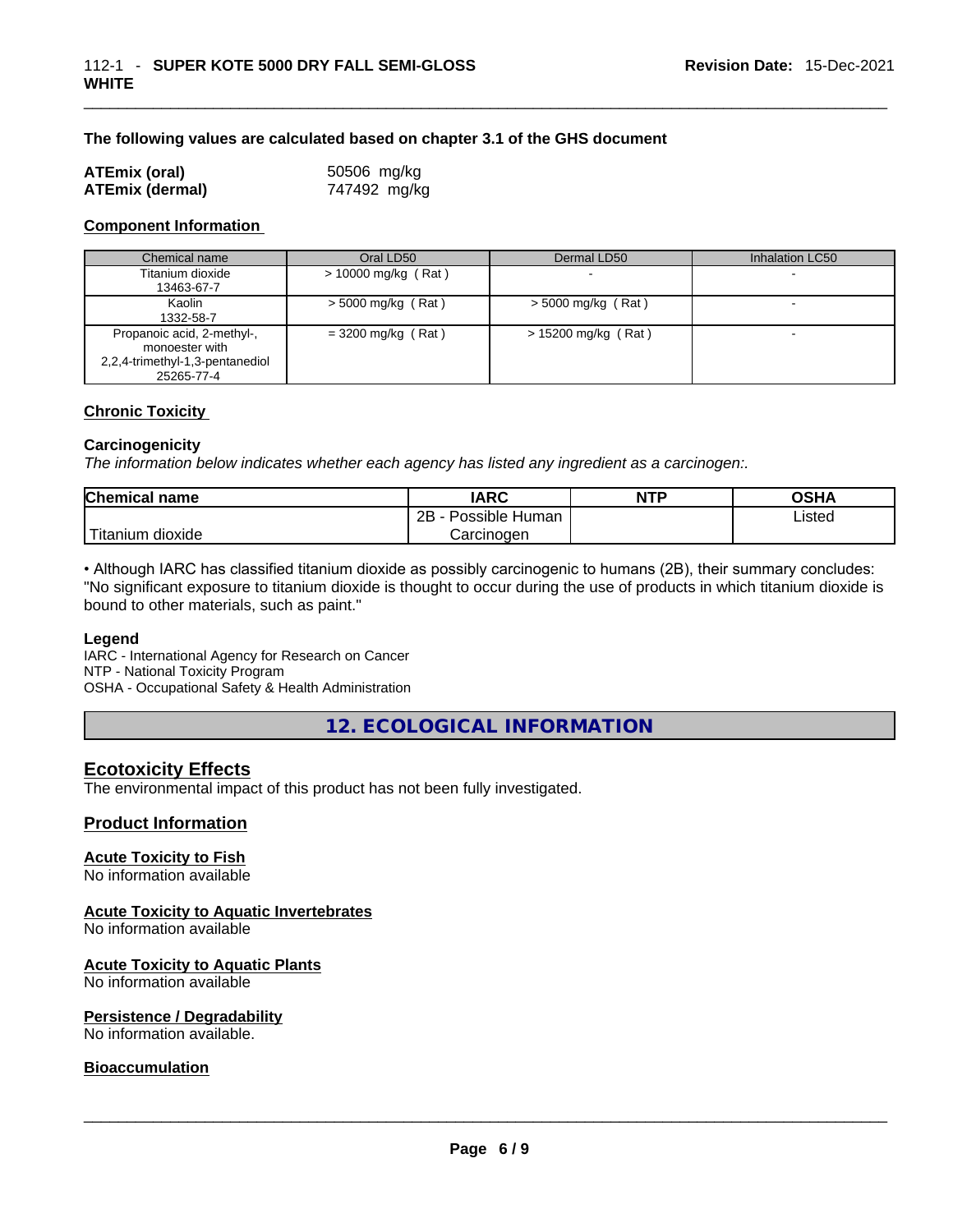There is no data for this product.

## **Mobility in Environmental Media**

No information available.

## **Ozone**

No information available

## **Component Information**

#### **Acute Toxicity to Fish**

Titanium dioxide  $LC50: > 1000$  mg/L (Fathead Minnow - 96 hr.)

### **Acute Toxicity to Aquatic Invertebrates**

No information available

## **Acute Toxicity to Aquatic Plants**

No information available

|                                                                                                                                                  | <b>13. DISPOSAL CONSIDERATIONS</b>                                                                                                                                                                                        |  |  |
|--------------------------------------------------------------------------------------------------------------------------------------------------|---------------------------------------------------------------------------------------------------------------------------------------------------------------------------------------------------------------------------|--|--|
| <b>Waste Disposal Method</b>                                                                                                                     | Dispose of in accordance with federal, state, and local regulations. Local<br>requirements may vary, consult your sanitation department or state-designated<br>environmental protection agency for more disposal options. |  |  |
|                                                                                                                                                  | 14. TRANSPORT INFORMATION                                                                                                                                                                                                 |  |  |
| <b>DOT</b>                                                                                                                                       | Not regulated                                                                                                                                                                                                             |  |  |
| <b>ICAO/IATA</b>                                                                                                                                 | Not regulated                                                                                                                                                                                                             |  |  |
| <b>IMDG / IMO</b>                                                                                                                                | Not regulated                                                                                                                                                                                                             |  |  |
|                                                                                                                                                  | <b>15. REGULATORY INFORMATION</b>                                                                                                                                                                                         |  |  |
| <b>International Inventories</b>                                                                                                                 |                                                                                                                                                                                                                           |  |  |
| <b>TSCA: United States</b><br><b>DSL: Canada</b>                                                                                                 | Yes - All components are listed or exempt.<br>Yes - All components are listed or exempt.                                                                                                                                  |  |  |
| <b>Federal Regulations</b>                                                                                                                       |                                                                                                                                                                                                                           |  |  |
| SARA 311/312 hazardous categorization<br>Acute health hazard<br><b>Chronic Health Hazard</b><br>Fire hazard<br>Sudden release of pressure hazard | No<br>No<br>No<br>No                                                                                                                                                                                                      |  |  |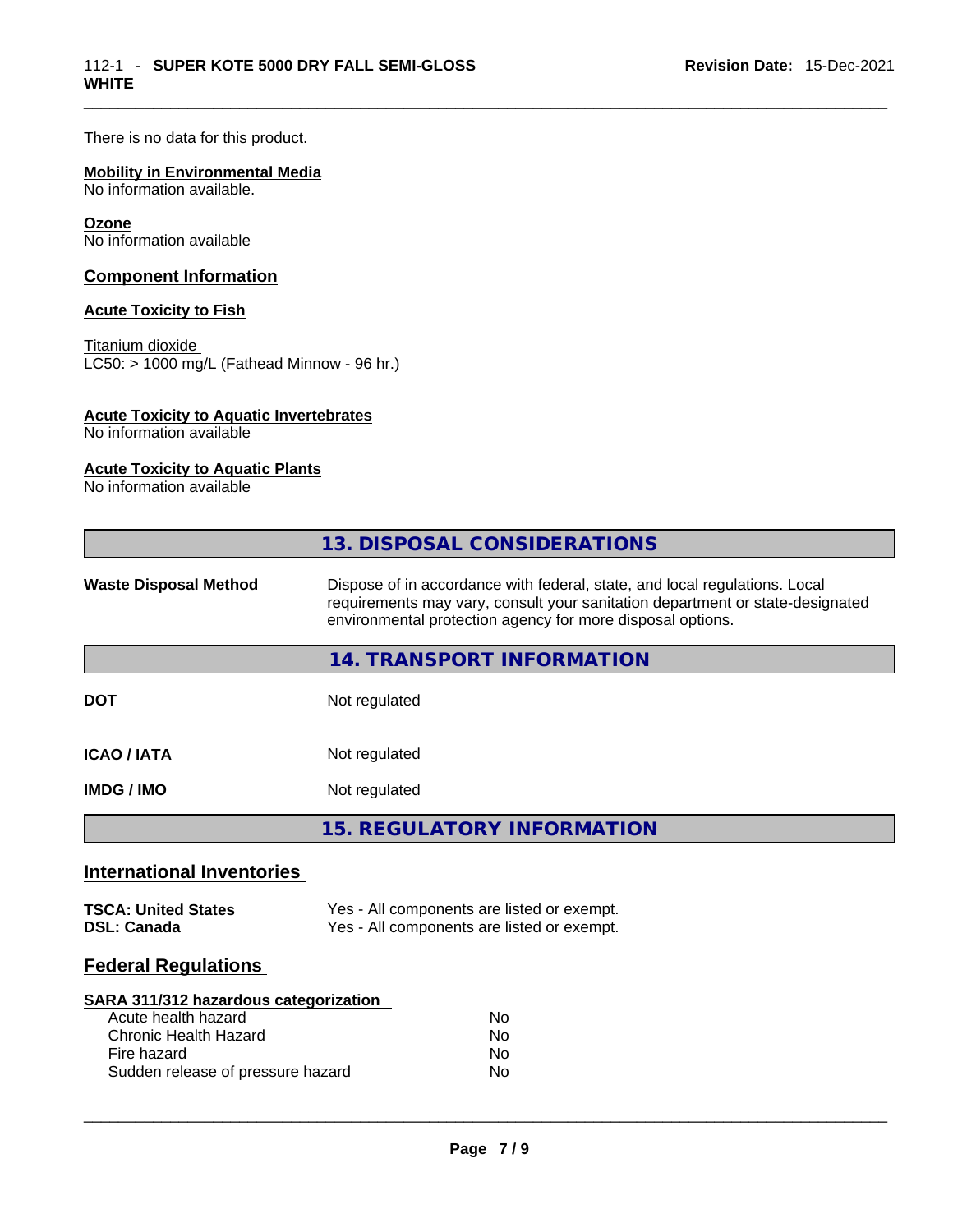Reactive Hazard No. No. 2014

## **SARA 313**

Section 313 of Title III of the Superfund Amendments and Reauthorization Act of 1986 (SARA). This product contains a chemical or chemicals which are subject to the reporting requirements of the Act and Title 40 of the Code of Federal Regulations, Part 372:

*None*

#### **Clean Air Act,Section 112 Hazardous Air Pollutants (HAPs) (see 40 CFR 61)**

This product contains the following HAPs:

*None*

## **US State Regulations**

### **California Proposition 65**

**WARNING:** This product can expose you to chemicals including Crystalline Silica, which are known to the State of California to cause cancer, and Ethylene glycol, which are known to the State of California to cause birth defects or other reproductive harm. For more information go to www.P65Warnings.ca.gov.

#### **State Right-to-Know**

| <b>Chemical name</b> | <b>Massachusetts</b> | <b>New Jersey</b> | <b>Pennsylvania</b> |
|----------------------|----------------------|-------------------|---------------------|
| Titanium dioxide     |                      |                   |                     |
| Kaolin               |                      |                   |                     |
| ∟imestone            |                      |                   |                     |

**Legend**

X - Listed

## **16. OTHER INFORMATION**

**HMIS** - **Health:** 1 **Flammability:** 0 **Reactivity:** 0 **PPE:** -

#### **HMIS Legend**

- 0 Minimal Hazard
- 1 Slight Hazard
- 2 Moderate Hazard
- 3 Serious Hazard
- 4 Severe Hazard
- Chronic Hazard

X - Consult your supervisor or S.O.P. for "Special" handling instructions.

Note: The PPE rating has intentionally been left blank. Choose appropriate PPE that will protect employees from the hazards the material will *present under the actual normal conditions of use.* 

*Caution: HMISÒ ratings are based on a 0-4 rating scale, with 0 representing minimal hazards or risks, and 4 representing significant hazards or*